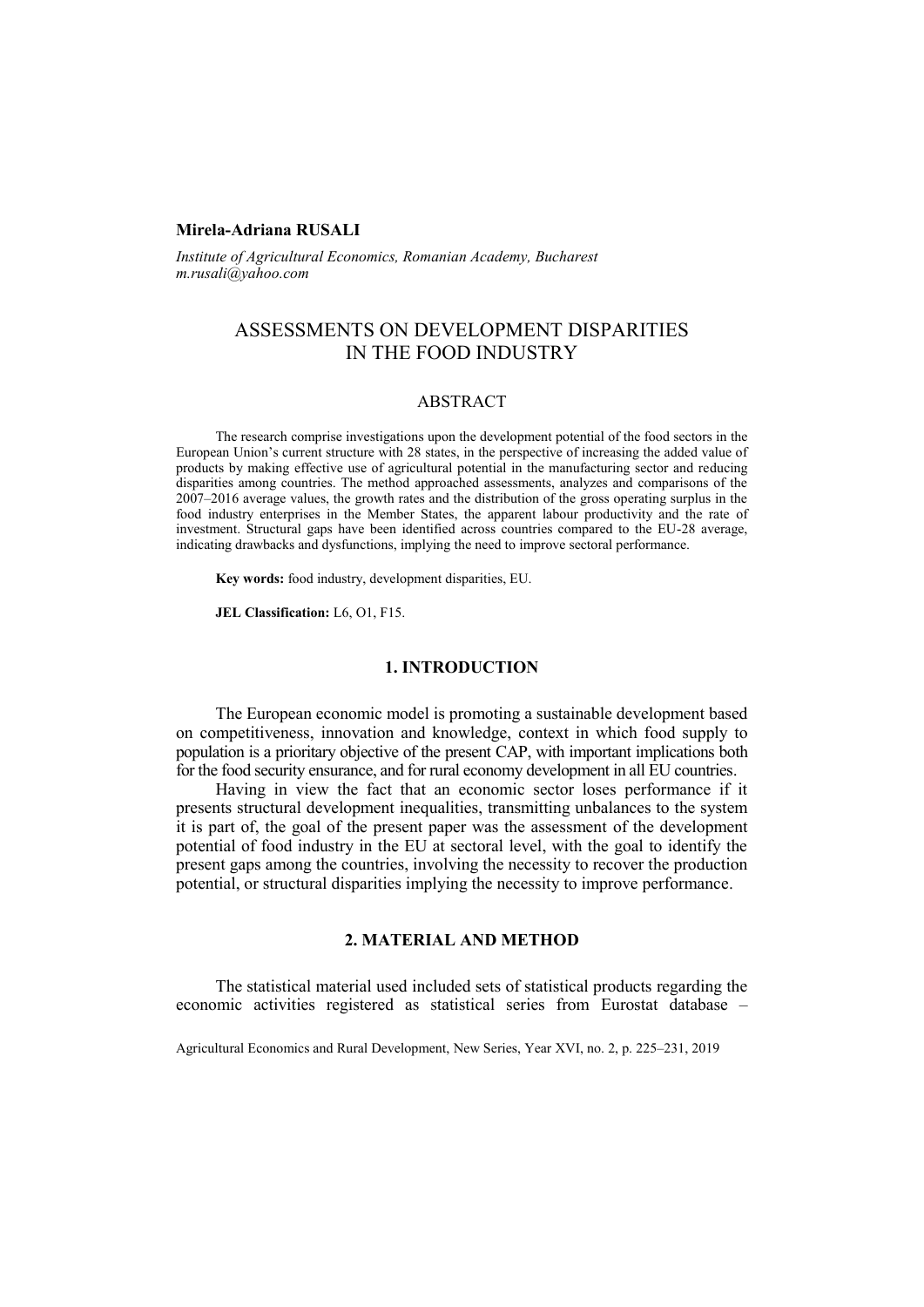Aggregates of the national accounts by branches of industry and Eurostat – Detailed annual statistics regarding enterprises in the manufacturing industry, at level of division and groups in conformity to  $NACE<sup>1</sup> - Rev$ . 2 up to three digits aggregation.

The research method comprised the quantitative and qualitative analysis of the statistics of the Romanian agrifood products processing industry and the comparative analysis to the EU-28, at economic sectoral and sub-sectoral level regulated by CAEN C10 Rev. 2, in the limit of available historical data.

There were selected the following structural economic indicators of the food industry at level of sectors and sub-sectors in the EU Member States under present componence with 28 states (EU-28): the gross operating surplus (calculated by deducting the stuff costs from the value added resulted from economic activities), the apparent labour productivity (value added/occupancy rate), investment rate (net investments / value added).

The analysis was based on assessing the average values of selected indicators, obtained in the period 2007–2016. Also, there were assessed the annual growth rates for the analysis period with the formula: Annual growth rate =  $(Vt/Vt_0)^(1/t-t_0)-1$ .

Assessments supplied the data necessary for the evaluation of the relative gaps among the Member States through the ratio between the variable in the country or groups of countries and the average value of the variable in the EU-28 ( $V_C/Vm$ ).

### **3. RESULTS AND DISCUSSIONS**

The research identified similar profiles in function of the development potential in the food industry, but also disparities among countries as it is shown in Figure 1.

There were identified 19 states with the gross operating surplus below EU average, among which, those cumulating values of over 1 billion Euros, were: Belgium (2 billion Euros), Greece (1.4 billion Euros), Denmark and Austria (1.3 billion Euros each).

On basis of average value corresponding to the period 2007–2016 of the gross operating surplus in the food sectors of the EU countries (except Malta, for which no data was available) and the relative gaps estimated opposed to EU average, of 2.6 billion Euros, the following three groups resulted:

<sup>1</sup> NACE – Statistical classification of economic activites in the European Community, Eurostat, 2011. Nomenclature of NACE Codes in the Manufacturing Industry: C. Manufacturing, 10 Manufacture of food products; 101 Processing and preserving of meat and production of meat products; 102 Processing and preserving of fish, crustaceans and molluscs; 103 Processing and preserving of fruit and vegetables; 104 Manufacture of vegetable and animal oils and fats; 105 Manufacture of dairy products; 106 Manufacture of grain mill products, starches and starch products; 107 Manufacture of bakery and farinaceous products; 108 Manufacture of other food products; 109 Manufacture of prepared animal feeds; 11 Manufacture of beverages; 12 Manufacture of tobacco products.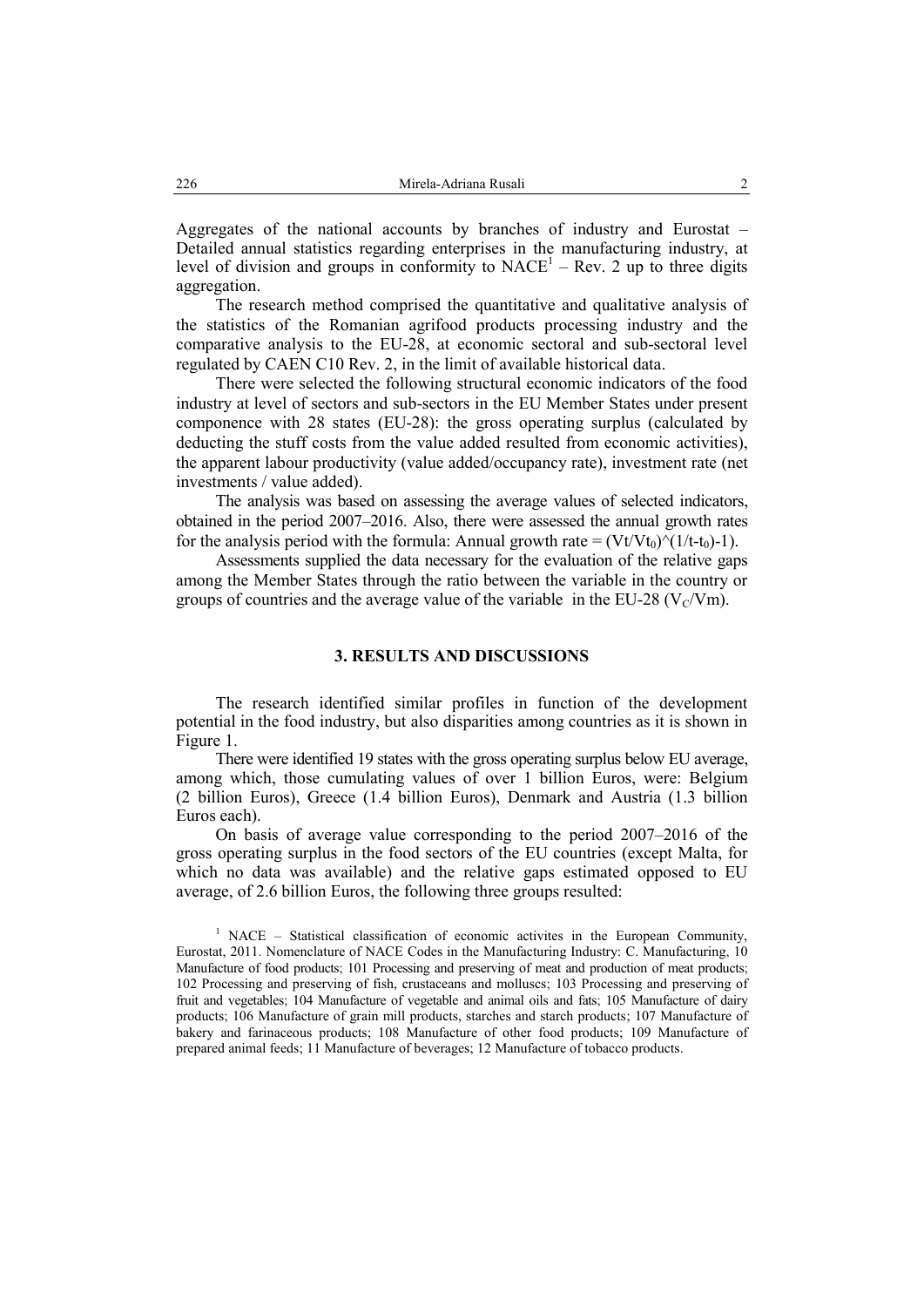a) Countries with a high potential, including: UK (4.7: 1), Germany (3.8: 1), Italy (3.2: 1), France (3.1: 1) Netherlands (1.6: 1) and Poland (1.5: 1);

b) Countries with an average potential  $(0.9: 1 - 0.3: 1)$ : Belgium, Greece, Denmark, Austria, Sweden, Czech Republic, Portugal, Hungary, Finland and Romania;

c) Countries with a weak potential (gaps under 0.1: 1): Croatia, Bulgaria, Lithuania, Slovakia, Slovenia, Latvia, Cyprus, Estonia, Luxembourg.



*Source*: (Rusali, 2018), Calculations on data from Eurostat **–** Annual detailed enterprise statistics for industry, NACE Codes Rev. 2.

Figure 1. The gross operating surplus in Member States' food industry in the period 2007–2016 – Average values, growth rates and gaps over the EU average

The average growth rate of the gross operating surplus in the food industry a had the highest value, of 5.5% in Ireland, followed by Netherlands, 5% and other states 10 states, over the EU average, of over 2.1% (Fig. 1). Nevertheless, in the analyzed period, we could see losses of gross operating surplus which were indicated by the negative growth rates, in the following countries: Spain and Portugal  $(-0.8%)$ , Croatia  $(-0.9%)$ , Greece  $(-1.0%)$ , Latvia  $(-2.8%)$  and on the last place ranked Romania, with a major loss (–15.6%).

For the period 2007–2016 it was estimated a gross operating surplus of 659 billion Euros, a value equivalent to the profit made by the active enterprises in the food industries in the EU member States, of which, 8 states with the gross operating surplus value over the average of the EU states, cumulating the biggest part (82%) and which are: UK (17%), Germany (14%), Italy (12%), France (12%), Spain (11%), Ireland (7%), Netherlands and Poland (6% each).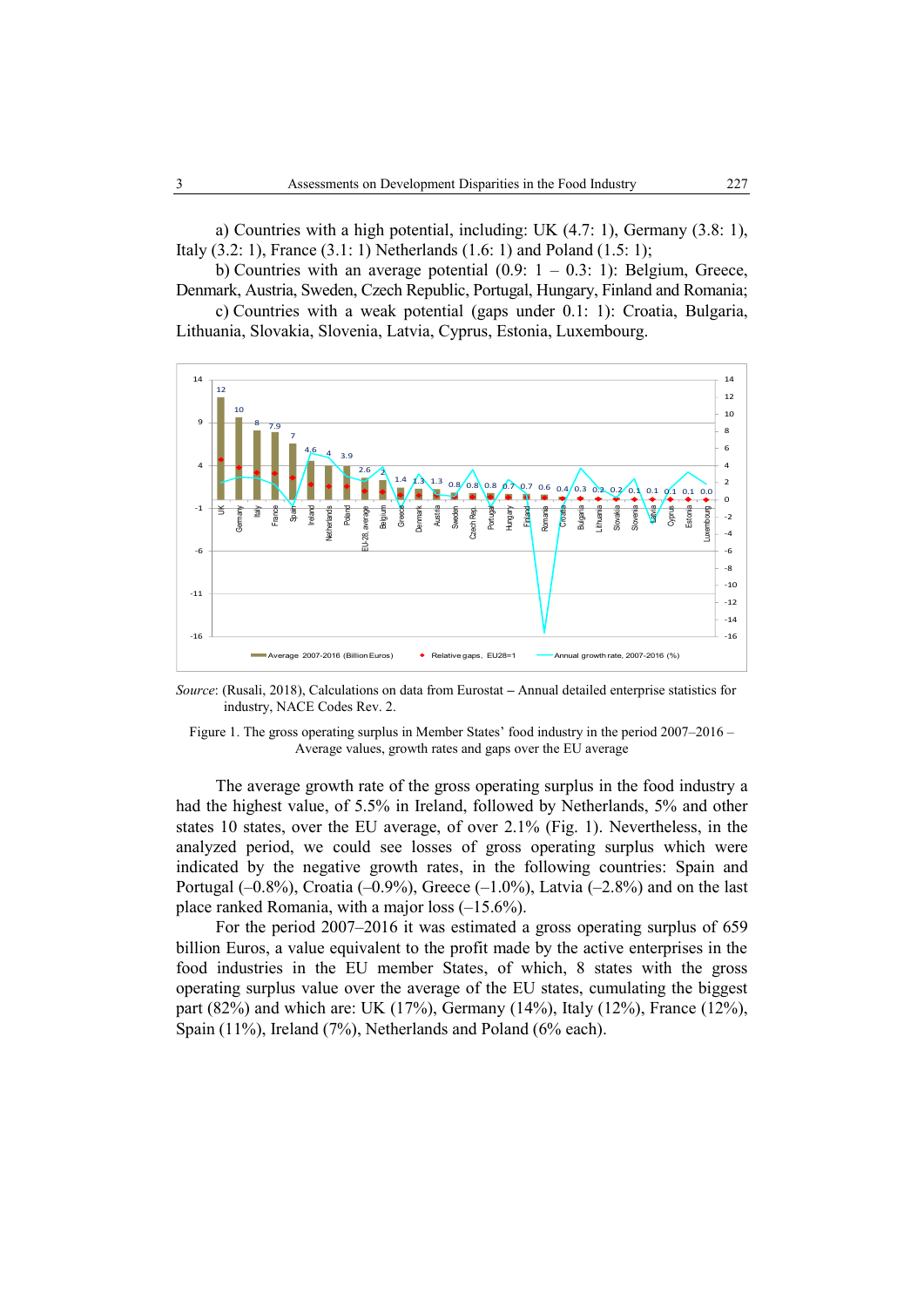The gross operating surplus values under the EU average were registered in the other 20 states, among which, Slovenia, Latvia, Cyprus, Estonia and Luxembourg cumulated together 1% of the EU average.

The highest levels of the gross operating surplus are corresponding to the highest shares in the value added (VA) to the factor costs, the average of the period 2007–2016, in certain countries as: Ireland, 73%, UK 51% and Greece, 49%, all being over the EU average of 40%. Much over the average, with a share of the gross operating surplus in the value added of the food industry in the analyzed period, there were Bulgaria, 52%, Poland, 51% and Romania 41%.

As shown in Figure 2, the data illustrate the structure of the agri-food industry in EU, by the average value of the gross operating surplus achieved in the period 2007–2016, available in total sector and in the activities (subsectors) of the food industry.

The manufacturing of the food products had the highest contribution to the gross operating surplus in the agrifood industry of the EU countries, with a total value of 861 billion Euros cumulated in the period 2007–2016.



*Source*: (Rusali, 2018), Calculations on data from Eurostat **–** Annual detailed enterprise statistics for industry, NACE Codes Rev. 2.

Figure 2. Total gross operating surplus in EU agri-food manufacturing sectors and food industry subsectors – Structure and growth, 2007–2016

Also, the statistics of the activities in the industry enterprises corresponding to the values by countries, cumulated for the analysis period, shows a share of 76.5% of the gross operating surplus in the total available profit for the food sector, while the beverages industry represented 20.1% and the processing industry for tobacco products, 3.4%.

According to estimates, among the sub-sectors of the food industry with the highest development potential, after the gross operating surplus average available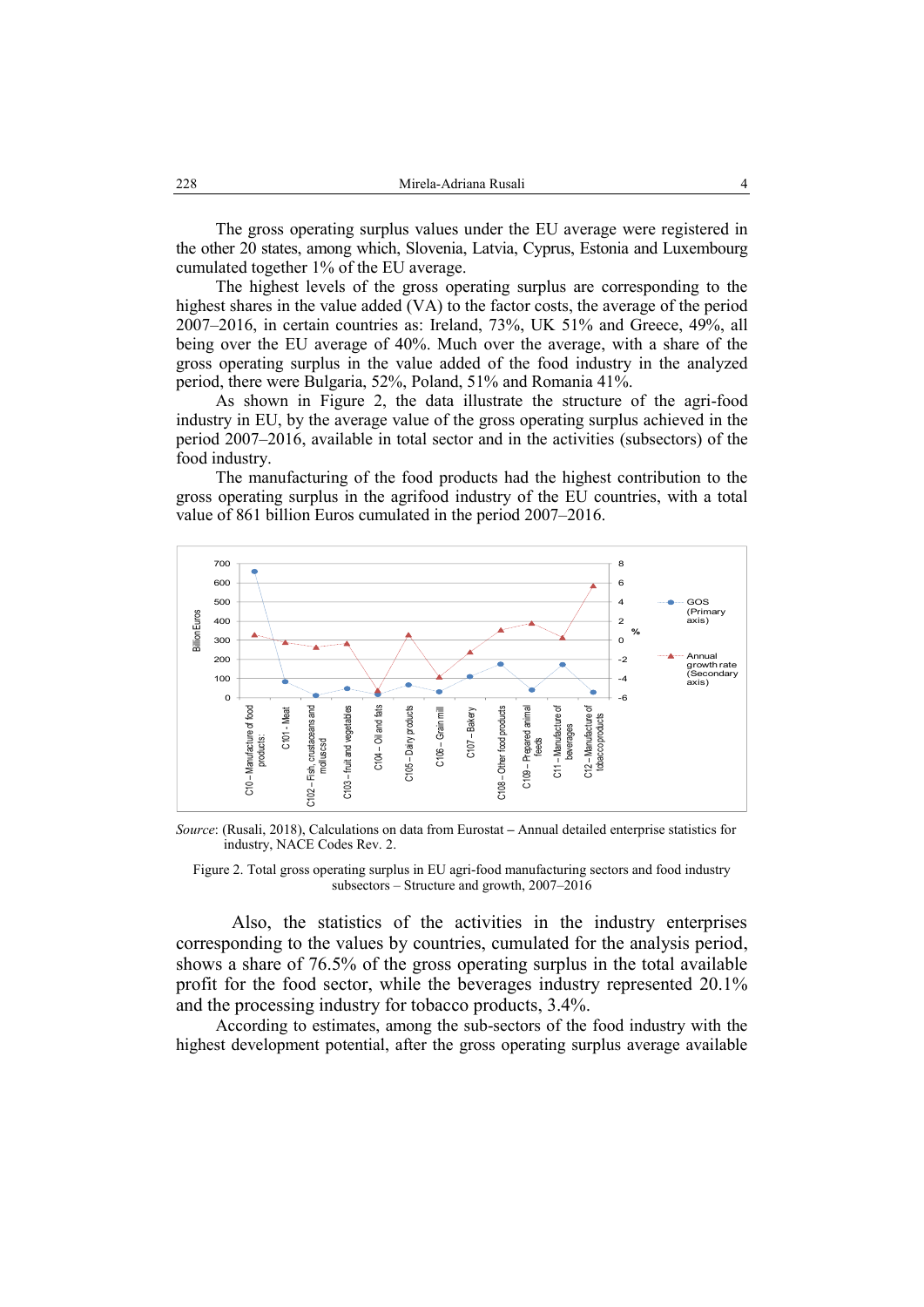estimated, for the analysis period, there were identified: the manufacturing of other food products (20.4 million Euros), with a share of 27% in the food industry of EU; pastry products (12.7 million Euros), 17%; meat (9.7 million Euros), 13%, and manufacturing of dairy products (8 million Euros), 10%. These groups cumulated 67% (443 billion Euros) from the total gross operating surplus achieved in the food industry of the EU in the period 2007–2016.

The annual average growth rate of the gross operating surplus in the food industry in the UE-28 was of only 0.6%, because of decreases registered in countries as Romania, Poland, Hungary, Bulgaria, Czech Republic, Croatia and Sweden, although at the level of the subsectors there was a non- uniform evolution.

The subsector for the feed of animals manufacturing had the greatest annual rate of growth at the gross operating surplus, of 1.8%, followed by the manufacturing of other food products, 1.1% and the dairy products manufacturing, 06%.

Except these, in the rest of subsectors, the gross operating surplus diminished, among the most important decreases were found at the manufacture of vegetal and animal oils and fats, –5.2%, at the milling products, starch and starch products, –3.8%, and at the bakery products and fodder products, of –12% each.

As result, as we show in Figure 3, the estimations regarding the investments rate in the manufacturing industry of food products indicate decreases in the majority of the EU countries that ranked on the first place by the average rates of the investments reached in the period 2007–2016.



*Source*: Eurostat data processing **–** Annual detailed enterprise statistics for industry, NACE Codes Rev. 2.

Figure 3. Investment rate and apparent labour productivity in the food manufacturing industry, by EU state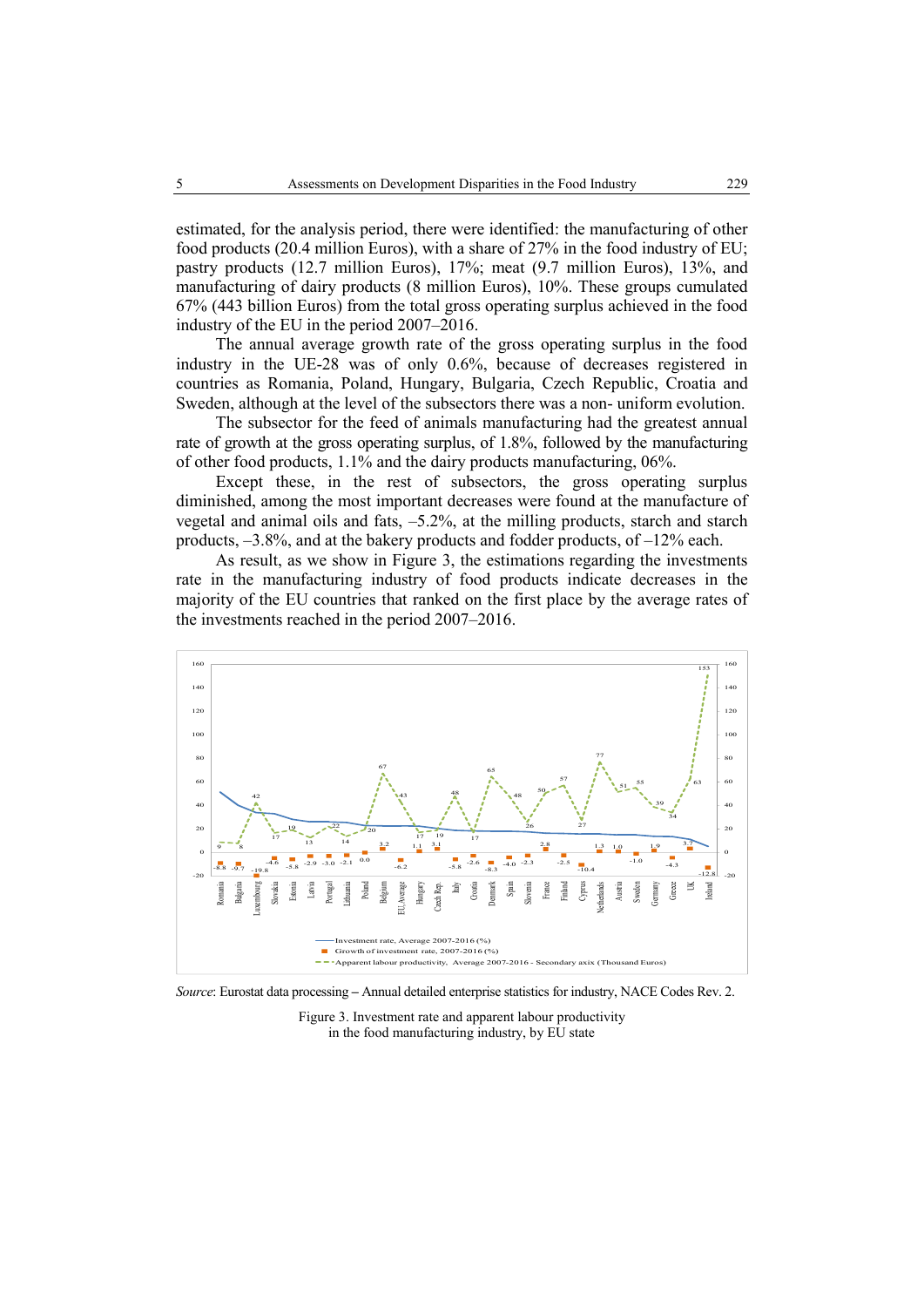The average rate of investments in the food industry of the EU was of 23%, while, the highest values they had were in Romania, 51% and Bulgaria, 40%, followed by other 8 states among which Slovakia (33%), Estonia (28%), Latvia and Portugal (26% each) and Lithuania (25%), all above the EU average.

Nevertheless, 18 countries in the EU registered decreases of the average rates of investments in the food industry, in the analyzed period, the decrease estimated at the EU average level was of –6.2%.

Among the most significant decreases were registered in the following states: Luxembourg  $(-19.8\%)$ , Ireland  $(-12.8\%)$ , Cyprus  $(-10.4\%)$ , Bulgaria  $(-9.7\%)$  and Romania (–8.5%).

We can see that the highest rates of investments are corresponding to the lowest levels of the apparent labour productivity, identified in Romania and Bulgaria, which reached average productivities estimated at 8 thousand Euros/pers., each.

There are similar situations in other countries as Latvia, Lithuania, Slovakia, Croatia or Hungary (with averages between 13 and 17 thousand Euros/pers.).

An opposed trend was observed in the countries at which were estimated the highest values of the apparent labour productivity, of which, on the first places were the followings: Ireland (151 thousand Euros/pers.), Netherlands (75 thousand Euros/pers.), Belgium (68 thousand Euros/pers.), Denmark (67 thousand Euros/pers.), United Kingdom (64 thousand Euros/pers.).

Although there were estimated positive growth rates of the apparent labour productivity in the food industry in the majority of EU countries, by the average value in the period 2007–2016, there are countries at which there were estimated productivity decreases: Greece  $(-2\%)$ , Romania  $(-1.6\%)$  and Spain  $(-0.2\%)$ .

### **4. CONCLUSIONS**

The study evidenced a heterogeneous profile of the development potential of the food processing industry in the EU, described by the large gaps of the indicators at states' level, opposed to the EU average. Based on the estimates, it resulted a typology of countries corresponding to the following three groups:

a) High potential, including: United Kingdom, Germany, Italy, France, Netherlands and Poland;

b) Average potential: Belgium, Greece, Denmark, Austria, Sweden, Czech Republic, Portugal, Hungary, Finland and Romania;

c) Weak potential: Croatia, Bulgaria, Lithuania, Slovakia, Slovenia, Latvia, Cyprus, Estonia, Luxembourg.

The gross operating surplus in the food industry in the EU was estimated at 69 billion Euros, averagely in the period 2007–2016, of which 82% cumulated in 8 countries with values were over the EU average.

Estimates indicated the lowering of the investments rates in the activities of food products manufacturing in the majority of the countries in EU, which in the